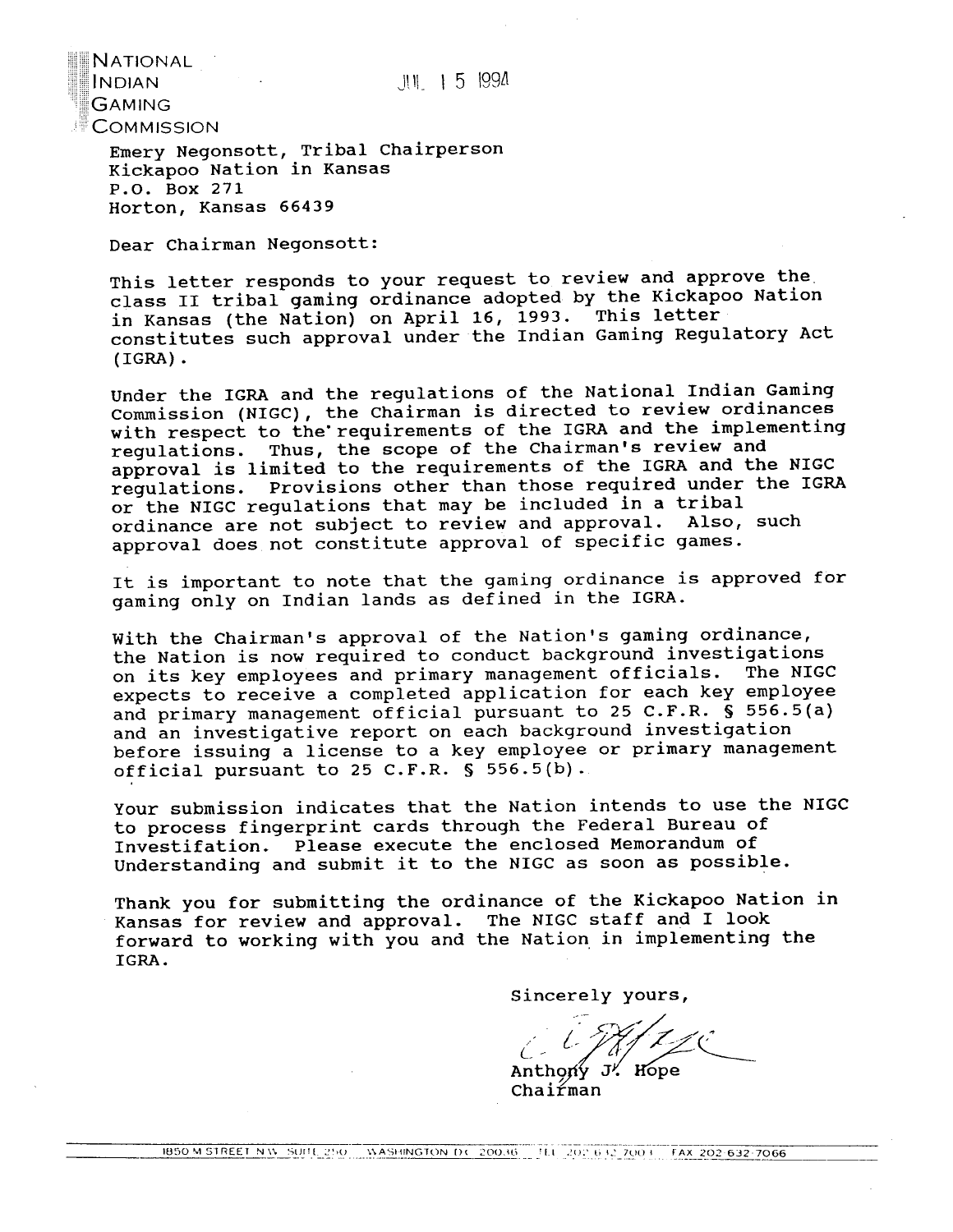# KICKAP NATION IN KANSAS

"INDIAN SELF-DETERMINATION"

Resolution No. KT 93-40

RESOLUTION

- WHEREAS, the Kickapoo Tribe of Indians of the Kickapoo Reservation in Kansas is organized in accordance with the provisions of the Indian Reorganization Act of June 18, 1937, (statute 984,) and
- WHEREAS, the Kickapoo Tribe of Indians of the Kickapoo Reservation in Kansas is empowered by the Kickapoo Constitution and By-Laws approved by the Secretary of Interior on February 26, 1937, and
- WHEREAS, the Indian Gaming Regulatory Act, Pub. L 100-497, 25 U.S.C., Section 2701 et seq, needs a gaming ordinance,
- WHEREAS, the Kickapoo Tribe has the responsibility to protect the public interest and the integrity of such gaming activities, and
- WHEREAS, the Kickapoo Tribal Council approves of Kickapoo Ordinance 93-01, and
- NOW, THEREFORE BE IT RESOLVED, the Kickapoo Nation Ordinance 93-01 is effective April 16, 1993.

CERTIFICATION

The foregoing tribal resolution was adopted by the Kickapoo Tribal Council in a special session on this 16 day of April, 1993, at which 5 members of the Tribal Council were present, constituting the required quorum, with 4 voting for, 0 against, 0 abstaining and the Vice- Chairperson not voting.

atbest

Sharon **Kahbeah,'Vice-chairperson**  Kickapoo Tribal Council ATTEST:

Lena Belle Smith, Secretary Kickapoo Tribal Council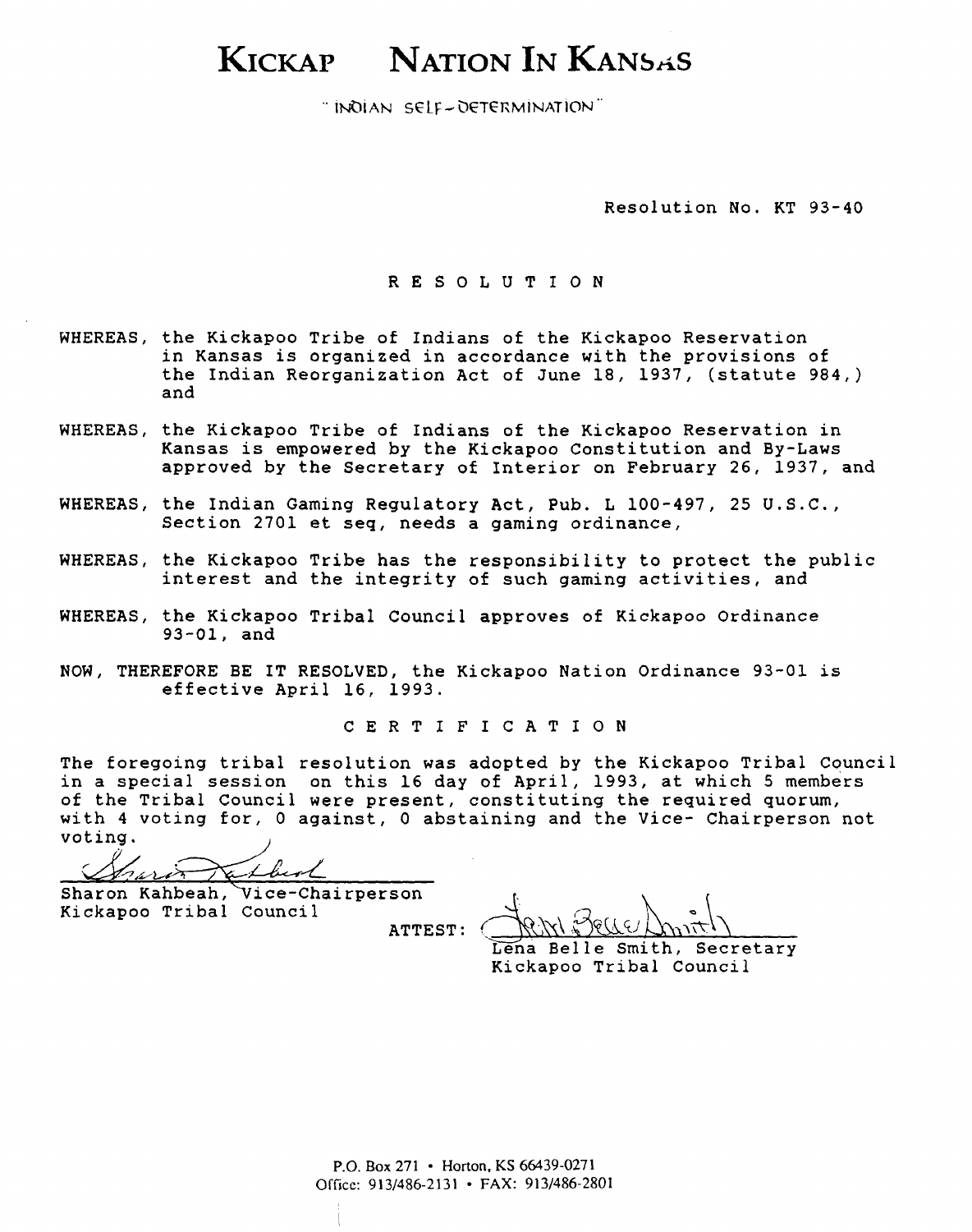# KICKAPOO NATION CLASS I1 TRIBAL GAMING ORDINANCE

## I. Purpose

The Kickapoo Nation Tribal Council (hereinafter "Tribe"), empowered by the Tribe's Constitution to enact ordinances, hereby enacts this ordinance in order to set the terms for Class II gaming operations on tribal lands.

#### 11. Gamina Authorized

Class I1 gaming as defined in the Indian Gaming Regulatory Act, P.O. 100-447, 25 U.S.C. Section 2703 (7) **(A)** (I1IGRAw) and by the regulations promulgated by the National Indian Gaming Commission at 25 C. F.R. § 502.1 (as published in the Federal Register at 57 FR 12382-12393, April 9, 1992) is hereby authorized.

#### 111. Ownership of Gaminq

The Tribe shall have the sole propriety interest in and responsibility for the conduct of any gaming operation authorized by this ordinance.

#### IV. Use of Gaming Revenue

A. Net revenues from Class I1 gaming shall be used only for the following purposes: to fund tribal government operations and programs; provide for the general welfare of the Tribe and its members; promote tribal economic development; donate to charitable organizations; or help fund operations of local government agencies.

B. If the Tribe elects to make per capita payments to tribal members, it shall authorize such payments only upon approval of a plan submitted to the Secretary of the Interior under 25 U.S.C. *S*   $2710(b)(3)$ .

# V. Audit

**A.** The Tribe shall cause to be conducted annually an independent audit of gaming operations and shall submit the resulting audit reports to the National Indian Gaming Commission.

B. All gaming related contracts that result in the purchase of supplies, services, or concessions in excess of \$25,000.00 annually, except contracts for professional legal and accounting services, shall be specifically included within the scope of the audit that is described in subsection A. above.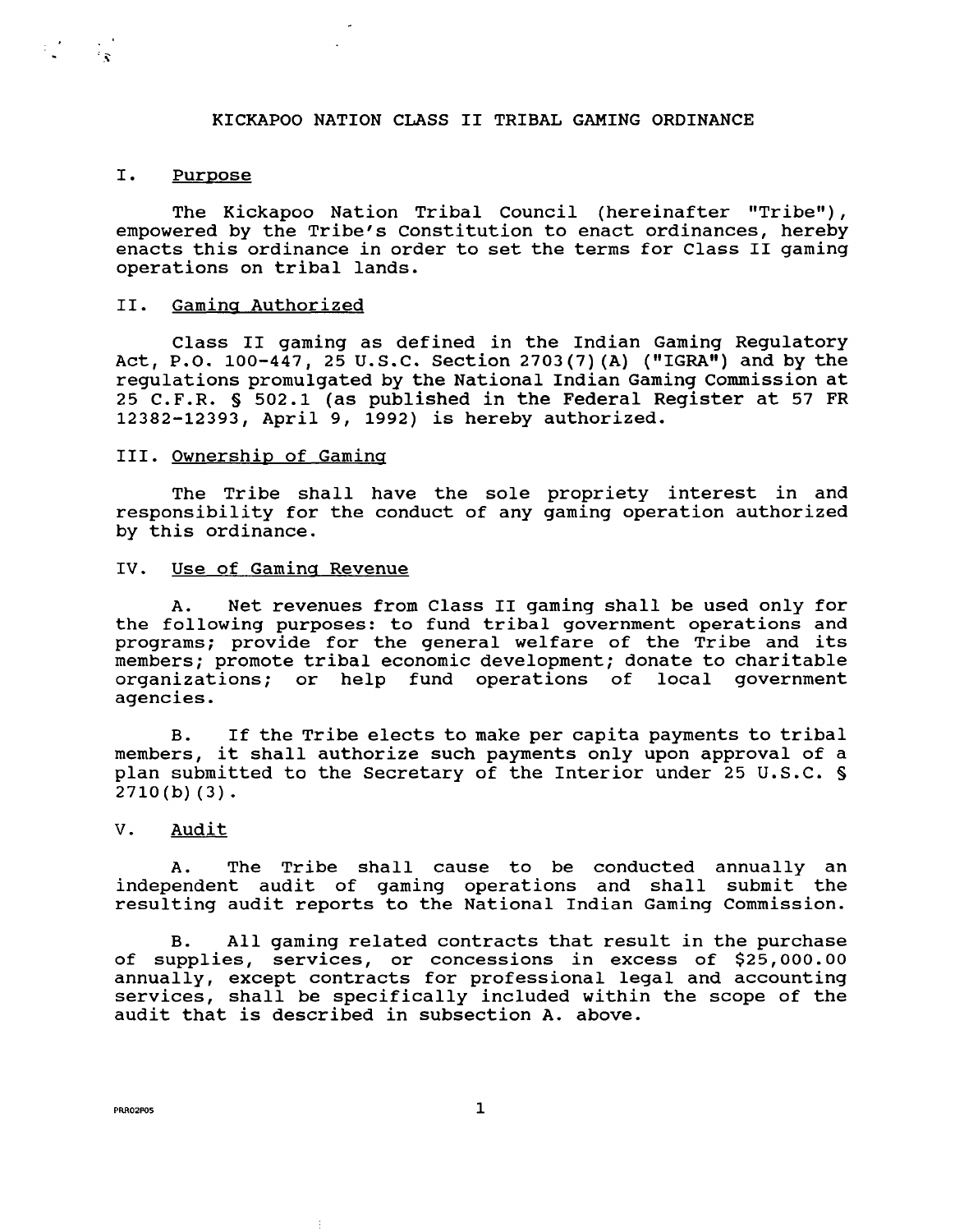#### Protection of the Environment and Public Health and Safety VI.

Class I1 gaming facilities shall be constructed, maintained and operated in a manner that adequately protects the environment and the public health and safety.

#### VII. Licenses for Key Employees and Primary Management Officials

The Tribe shall ensure that the policies and procedures set out in this section are implemented with respect to key employees and primary management officials employed at any Class I1 gaming enterprise operated on Indian lands:

A. Definitions

 $\mathcal{L}^{\text{max}}_{\text{max}}$ 

For the purposes of this section, the following definitions apply:

- 1. Key employee means
	- a. A person who performs one or more of the following functions:
		- $(1)$ Bingo caller;
		- $(2)$ Counting room supervisor;
		- Chief of security;  $(3)$
		- Custodian of gaming supplies or cash;
		- $(5)$ Floor manager;
		- $(6)$ Pit boss;
		- $(7)$ Dealer;
		- $(8)$ Croupier;
		- $(9)$ Approver of credit; or
		- Custodian of gambling devices including  $(10)$ persons with access to cash and accounting records within such devices;
	- b. If not otherwise included, any other person whose total cash compensation is in excess of \$50,000 per year; or
	- c. If not otherwise included, the four most highly compensated persons in the gaming operation.

# 2. Primary management official means

- a. The person having management responsibility for a management contract;
- b. Any person who has authority:
	- (1) To hire and fire employees; or

**PRR02F05**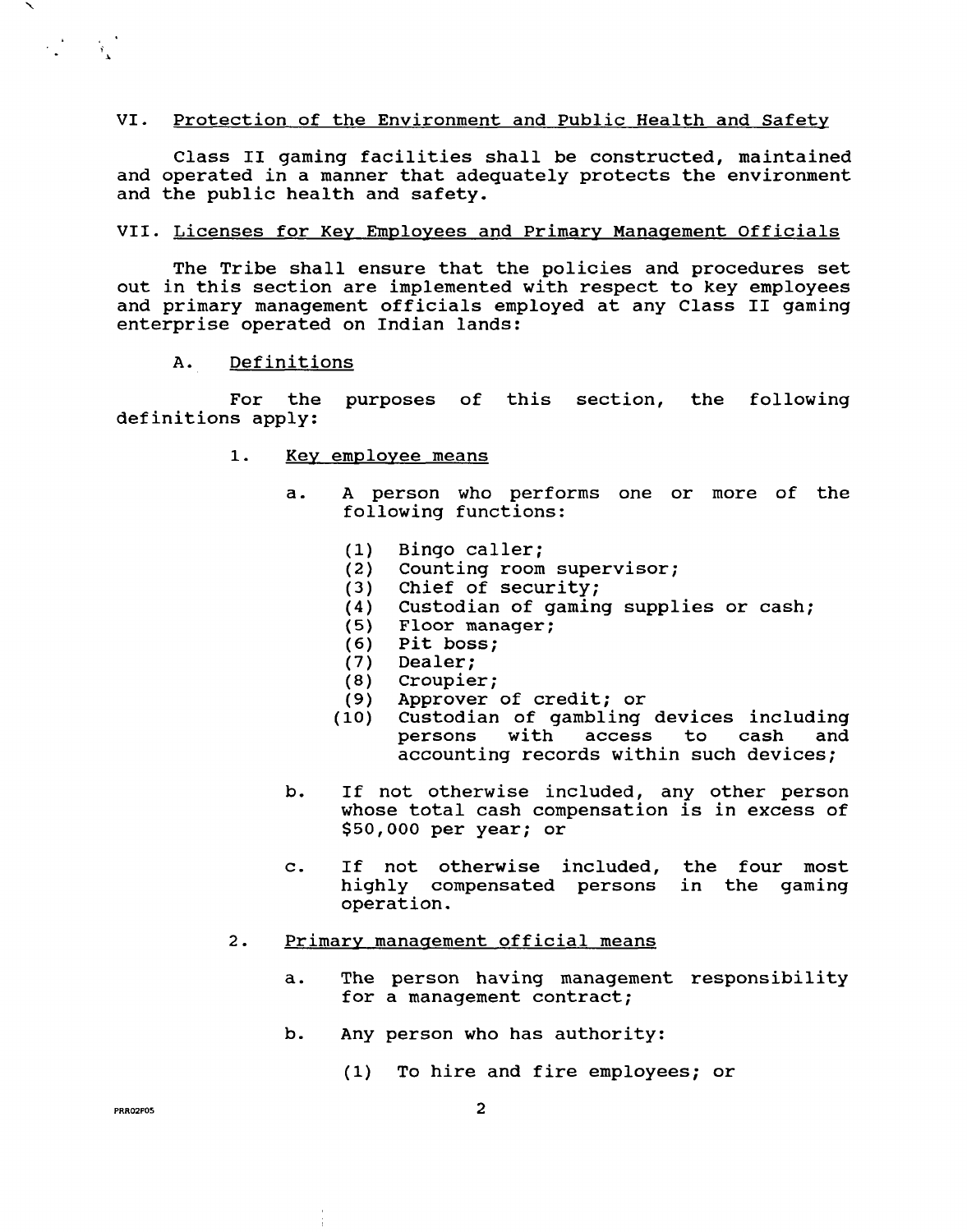- (2) To set up working policy for the gaming operation; or
- c. The chief financial officer or other person who has financial management responsibility.

# B. Application Forms

 $\label{eq:2} \mathcal{E}^{(1)}_{\mathbf{k}} = -\mathcal{E}_{\mathbf{k}}$ 

1. The following notice shall be placed on the application form for a key employee or a primary management official before that form is filled out by an applicant:

In compliance with the Privacy Act of 1974, the following information is provided: Solicitation of the information on this form is authorized by 25 U.S.C. 2701 et seq. The purpose of the requested information is to determine the eligibility of individuals to be employed in a gaming operation. The information will be used by National The information will be used by National Indian Gaming Commission members and staff who have need for the information in the performance of their official duties. The information may be disclosed to appropriate Federal, Tribal, State, local, or foreign law enforcement and regulatory agencies when relevant to civil, criminal or regulatory investigations or prosecutions or when pursuant to a requirement by a tribe or the National Indian Gaming Commission in connection with the hiring or firing of an employee, the issuance or revocation of a gaming license, or investigations of activities while associated with a tribe or a gaming operation. Failure to consent to the disclosures indicated in this notice will result in a tribe's being unable to hire you in a primary management official or key employee position.

The disclosure of your Social Security Number (SSN) is voluntary. However, failure to supply a SSN may result in errors in processing your application.

2. Existing key employees and primary management officials shall be notified in writing that they shall either:

- a. Complete a new application form that contains a Privacy act notice; or
- b. Sign a statement that contains the Privacy Act notice and consent to the routine uses described in that notice.

3. The following notice shall be placed on the application form for a key employee or a primary official before that form is filled out by an applicant.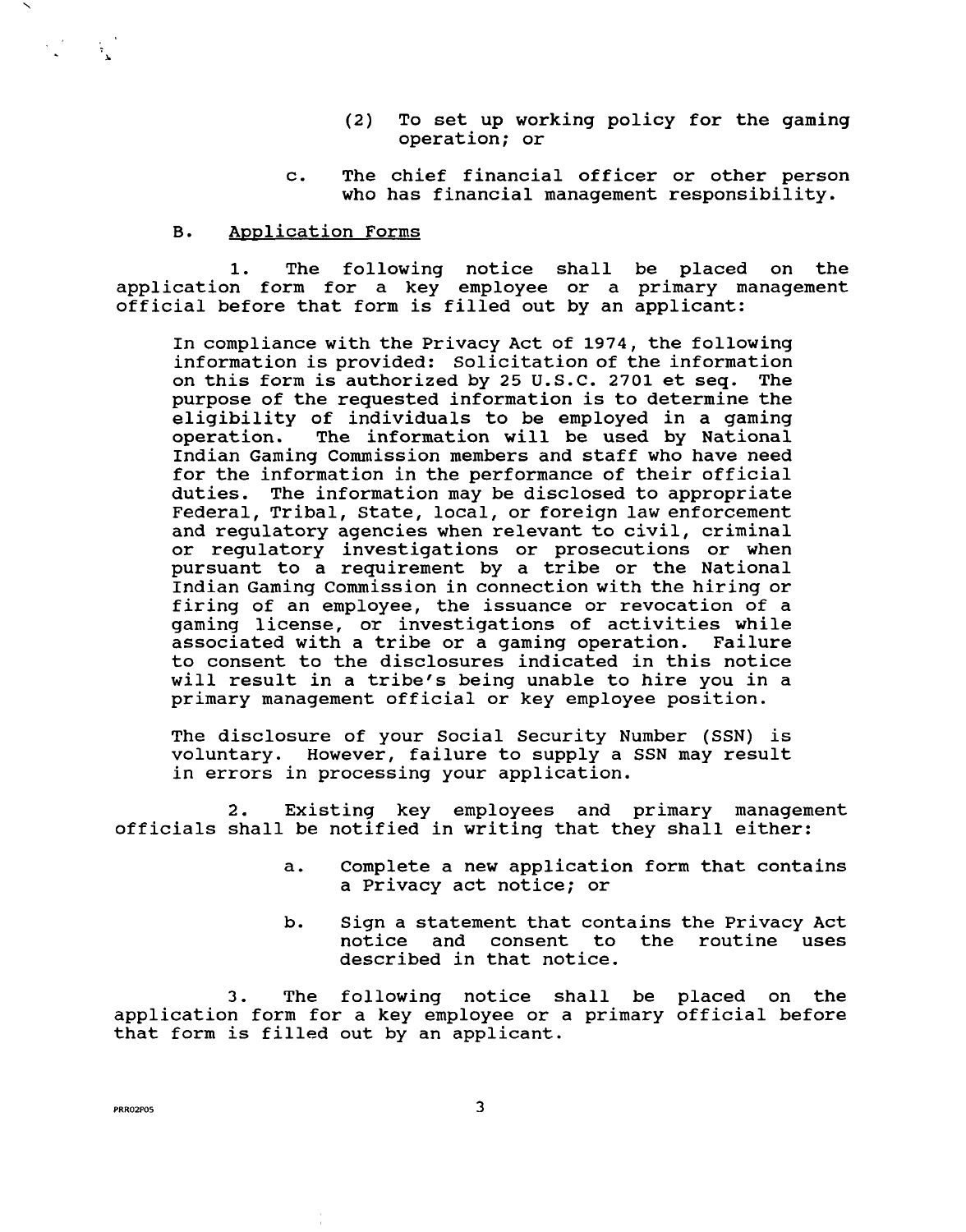A false statement on any part of your application may be grounds for not hiring you, or for firing you after you begin work. Also, you may be punished by fine or imprisonment. (U.S. Code, Title 18, Section 1001)

**4.** The Tribe shall notify in writing existing key employees and primary management officials that they shall either:

- a. Complete a new application form that contains a notice regarding false statements; or
- b. Sign a statement that contains the notice regarding false statements.
- $\mathbf{C}$ . Backaround Investiaations

1. The Tribe shall request from each primary management official and from each key employee all of the following information:

- a. Full name, other names used (oral or written), social security number (s) , birth date, place of birth, citizenship, gender, all languages (spoken or written) ;
- b. Currently and for the previous 5 years:<br>business and employment positions held, employment positions ownership interests in those businesses, business and residence addresses, and drivers license numbers;
- c. The names and current addresses of at least three personal references, including one personal reference who was acquainted with the applicant during each period of residence listed under paragraph (1) (b) of this section;
- d. Current business and residence telephone Current
- e. A description of any existing and previous business relationships with Indian tribes,<br>including ownership interests in those ownership interests businesses;
- f. **A** description of any existing and previous business relationships with the gaming<br>industry generally, including ownership generally, including interests in those businesses;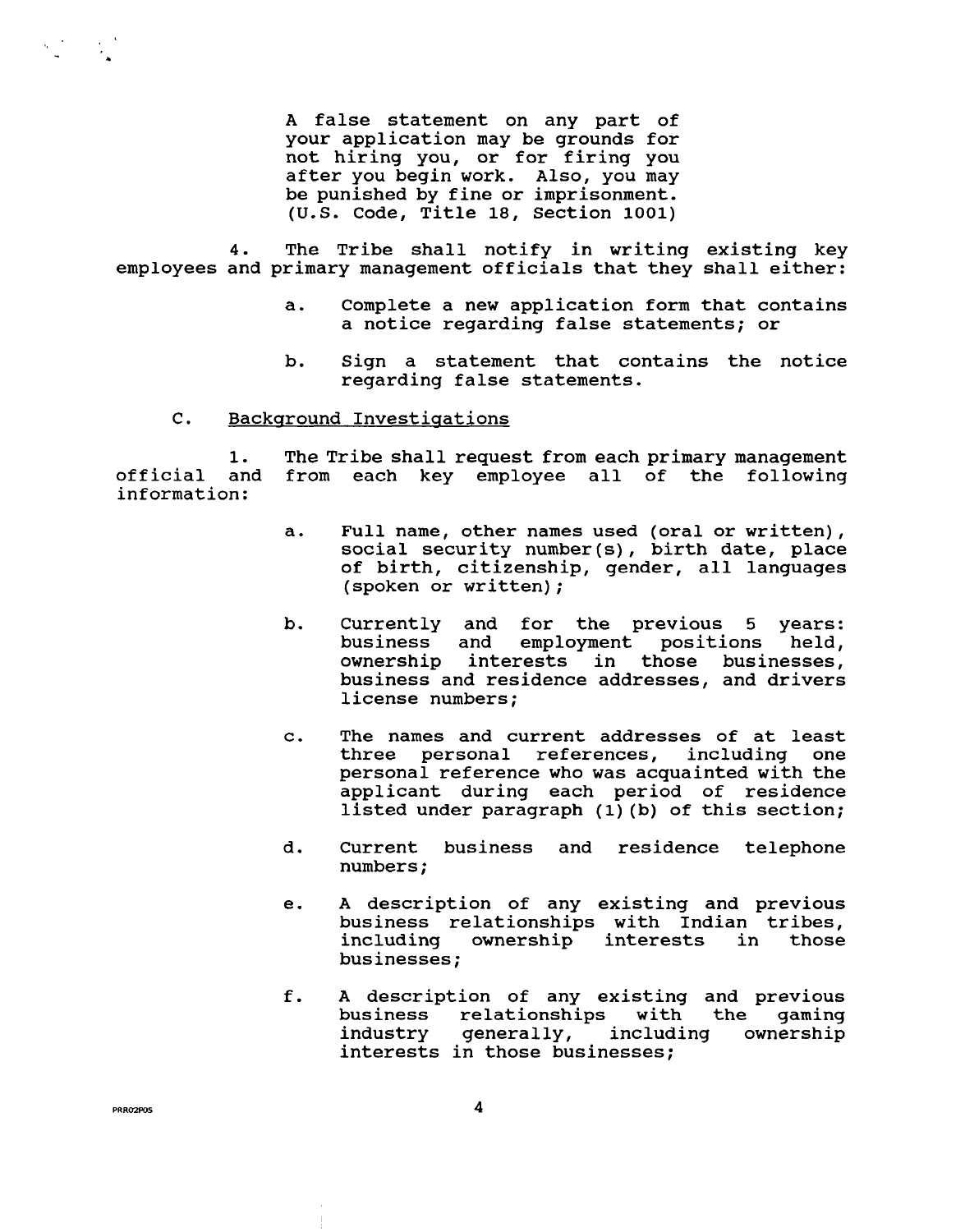- g. The name and address of any licensing or regulatory agency with which the person has filed an application for a license or permit related to gaming, whether or not such license or permit was granted;
- h. For each felony for which there is an ongoing prosecution or a conviction, the charge, the name and address of the court involved, and the date and disposition, if any;
- i. For each misdemeanor conviction or ongoing misdemeanor prosecution (excluding minor traffic violations), within **10** years of the date of the application, the name and address of the court involved and the date and disposition;
- For each criminal charge (excluding minor j. traffic charges), whether or not there is a conviction, if such criminal charge is within **10** years of the date of the application and is not otherwise listed pursuant to paragraph (1) (h) or (1) (i) of this section, the criminal charge, the name and address of the court involved and the date and disposition;
- k. The name and address of any licensing or regulatory agency with which the person has filed an application for an occupational license or permit, whether or not such license or permit was granted;
- 1. **A** current photograph;
- m. Any other information the Tribe deems relevant; and
- n. Fingerprints consistent with procedures adopted by the Tribe according to 25 C.F.R.  $$522.2(h).$

2. The Tribe shall conduct an investigation sufficient to make a determination under subsection D below. In conducting a background investigation, the Tribe or its agent shall promise to keep confidential the identity of each person interviewed in the course of the investigation.

PRRO2P05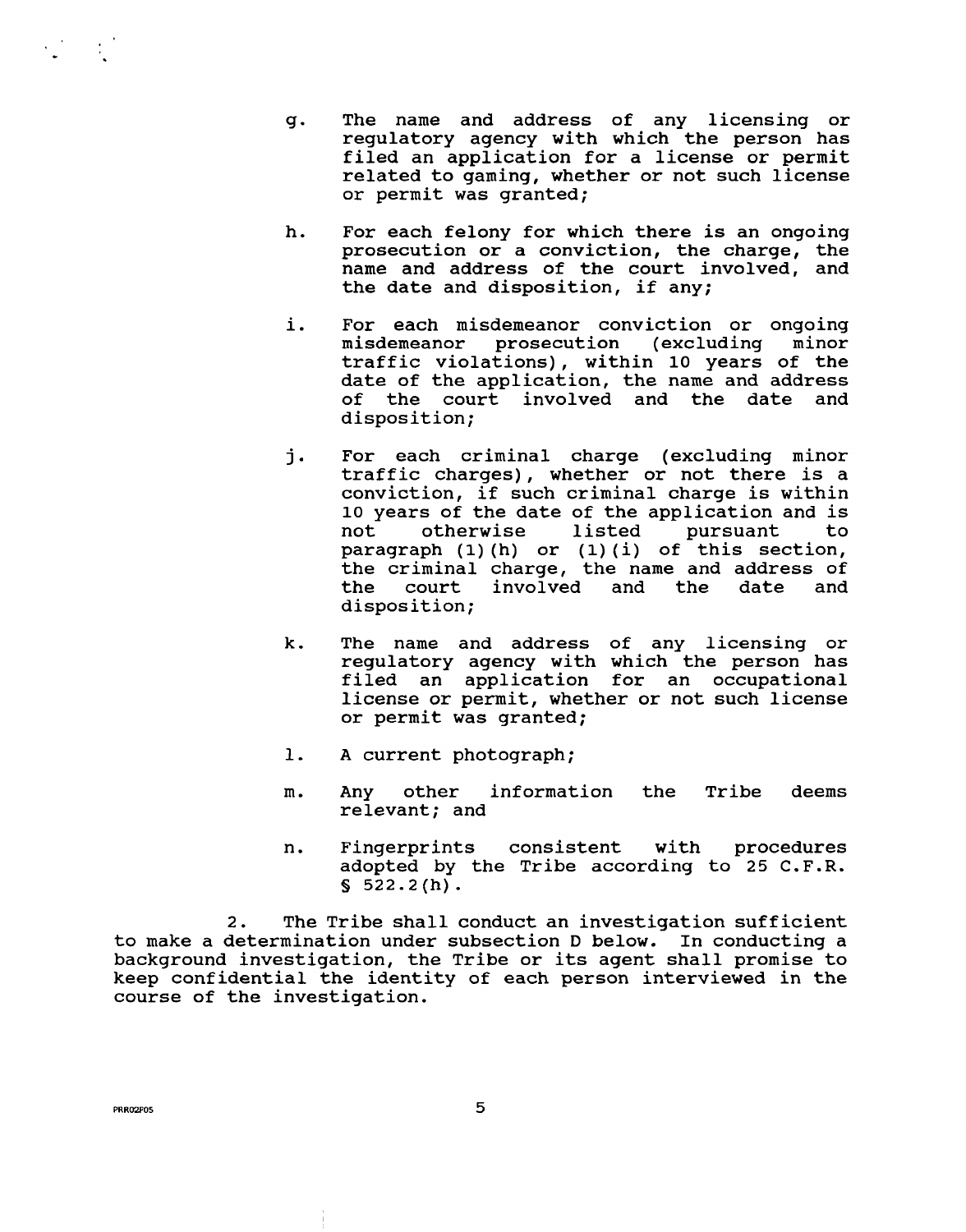# D. Eligibility Determination

The Tribe shall review a person's prior activities, criminal record, if any, and reputation, habits and associations to make a finding concerning the eligibility of a key employee or primary management official for employment in a gaming operation. If the Tribe determines that employment of the person poses a threat to the public interest or to the effective regulation of gaming, or creates or enhances dangers of unsuitable, unfair, or illegal practices and methods and activities in the conduct of gaming, a tribal gaming operation shall not employ that person in a key employee or primary management official position.

# E. Procedures for Forwarding Applications and Reports for Key Employees and Primary Management Officials to the National Indian Gamina Commission

**1.** When a key employee or primary management official begins work at a gaming operation authorized by this ordinance, the Tribe shall forward to the National Indian Gaming Commission a completed application for employment and conduct the background<br>investigation and make the determination referred to in the determination referred subsection D of this section.

2. The Tribe shall forward the report referred to in subsection F of this section to the National Indian Gaming Commission within 60 days after an employee begins work or within 60 days of the approval of this ordinance by the Chairman of the National Indian Gaming Commission.

3. The gaming operation shall not employ as a key employee or primary management official a person who does not have a license after 90 days.

# F. Report to the National Indian Gaming Commission

1. Pursuant to the procedures set out in subsection E of this section, the Tribe shall prepare and forward to the National Indian Gaming Commission an investigative report on each background investigation. An investigative report shall include all of the following:

- a. Steps taken in conducting a background investigation;
- b. Results obtained;
- c. Conclusions reached; and
- d. The bases for those conclusions.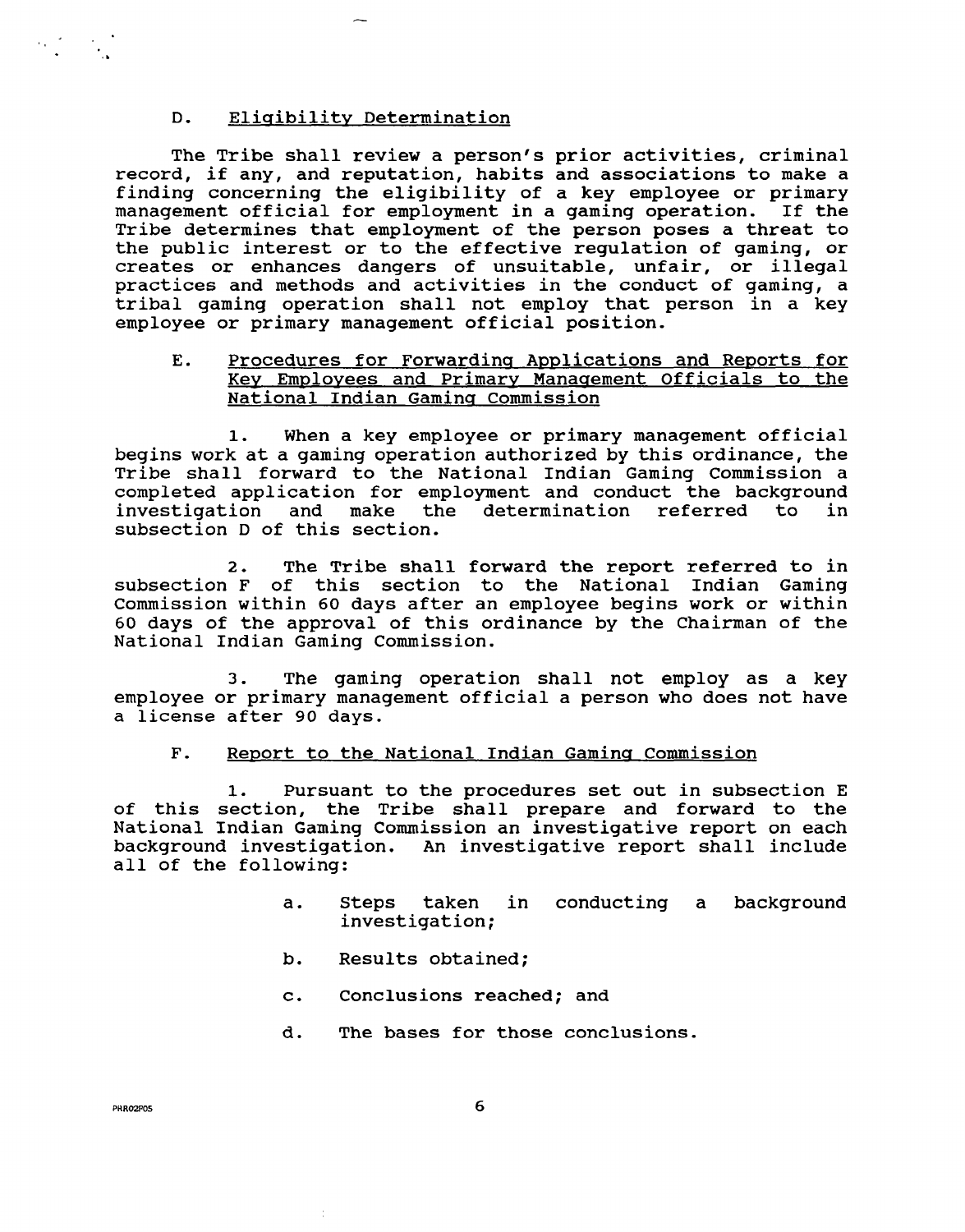2. The Tribe shall submit, with the report, a copy of the eligibility determination made under subsection D of this section.

3. If a license is not issued to an applicant, the Tribe:

- a. Shall notify the National Indian Gaming Commission; and
- b. May forward copies of its eligibility determination and investigative report (if any) to the National Indian Gaming Commission for inclusion in the Indian Gaming Individuals Records System.

**4.** With respect to key employees and primary management officials, the Tribe shall retain applications for employment and reports (if any) of background investigations for inspection by the Chairman of the National Indian Gaming Commission or his or her designee for no less than three (3) years from the date of termination of employment.

G. Granting a Gaming License

1. If, within a thirty (30) day period after the National Indian Gaming Commission receives a report, the National Indian Gaming Commission notifies the tribe that it has no objection to the issuance of a license pursuant to a license application filed by a key employee or a primary management official for whom the tribe has provided an application and investigative report to the National Indian Gaming Commission, the Tribe may issue a license to such applicant.

**2.** The Tribe shall respond to a request for additional information from the Chairman of the National Indian Gaming Commission concerning a key employee or a primary management official who is the subject of a report. Such a request shall suspend the 30-day period under paragraph G.1. of this section until the Chairman of the National Indian Gaming Commission receives the additional information.

3. If, within the thirty (30) day period described above, the National Indian Gaming Commission provides the Tribe with a statement itemizing objections to the issuance of a license to a key employee or to a primary management official for whom the Tribe has provided an application and investigative report to the National Indian Gaming Commission, the Tribe shall reconsider the application, taking into account the objections itemized by the National Indian Gaming Commission. The Tribe shall make the final decision whether to issue a license to such applicant.

PRRO2PO5